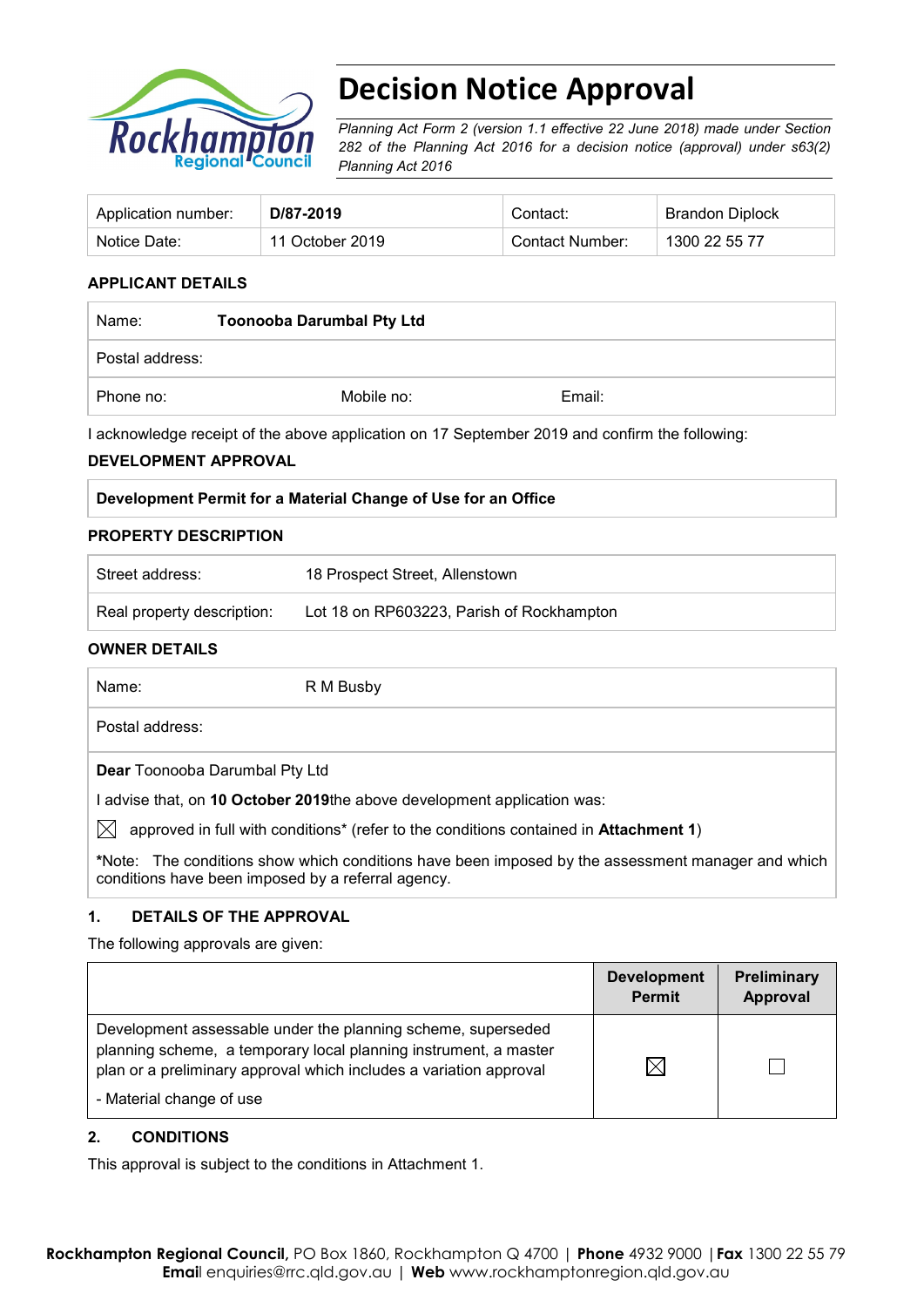#### **3. FURTHER DEVELOPMENT PERMITS REQUIRED**

Please be advised that the following development permits are required to be obtained before the development can be carried out:

| Type of development permit required | Subject of the required development permit |  |
|-------------------------------------|--------------------------------------------|--|
| <b>Operational Works</b>            | Parking Works                              |  |
| Building Works                      | <b>Change of Classification</b>            |  |

#### **4. REFERRAL AGENCIES** NIL

#### **5. THE APPROVED PLANS**

#### **The approved development must be completed and maintained generally in accordance with the approved drawings and documents:**

| <b>Plan/Document Name</b> | <b>Plan/Document Reference</b> | Dated             |
|---------------------------|--------------------------------|-------------------|
| Lower Storey Floor Plan   | 19.64 Sheet 1 of 5             | 12 September 2019 |
| Upper Storey Floor Plan   | 19.64 Sheet 2 of 5             | 12 September 2019 |
| Elevations A and B        | 19.64 Sheet 3 of 5             | 12 September 2019 |
| Elevations C and D        | 19.64 Sheet 4 of 5             | 12 September 2019 |
| Site Plan                 | 19.64 Sheet 5 of 5             | 12 September 2019 |

### **6. CURRENCY PERIOD FOR THE APPROVAL (s.85 of the** *Planning Act***)**

The standard currency periods stated in section 85 of *Planning Act 2016* apply to each aspect of development in this approval, if not stated in the conditions of approval attached.

#### **7. STATEMENT OF REASONS**

| <b>Description of the</b><br>development | The proposed development is for a Material Change of Use for an Office                                                                                                                                                                                                                                                                                          |  |
|------------------------------------------|-----------------------------------------------------------------------------------------------------------------------------------------------------------------------------------------------------------------------------------------------------------------------------------------------------------------------------------------------------------------|--|
| <b>Reasons for Decision</b>              | The proposed use has taken into consideration the surrounding<br>a)<br>residential land uses and ensures that there are no additional impacts<br>as a result of its operation.                                                                                                                                                                                  |  |
|                                          | Assessment of the development against the relevant zone purpose,<br>b)<br>planning scheme codes and planning scheme policies demonstrates<br>that the proposed development will not cause significant adverse<br>impacts on the surrounding natural environment, built environment and<br>infrastructure, community facilities, or local character and amenity; |  |
|                                          | The proposed development does not compromise the relevant State<br>C)<br>Planning Policy; and                                                                                                                                                                                                                                                                   |  |
|                                          | On balance, the application should be approved because the<br>d)<br>circumstances favour Council exercising its discretion to approve the<br>application even though the development does not comply with an<br>aspect of the assessment benchmarks.                                                                                                            |  |
| <b>Assessment</b><br><b>Benchmarks</b>   | The proposed development was assessed against the following assessment<br>benchmarks:                                                                                                                                                                                                                                                                           |  |
|                                          | Low-medium Density Residential Zone;<br>٠                                                                                                                                                                                                                                                                                                                       |  |
|                                          | Access, Parking and Transport Code;                                                                                                                                                                                                                                                                                                                             |  |
|                                          | Landscape Code;                                                                                                                                                                                                                                                                                                                                                 |  |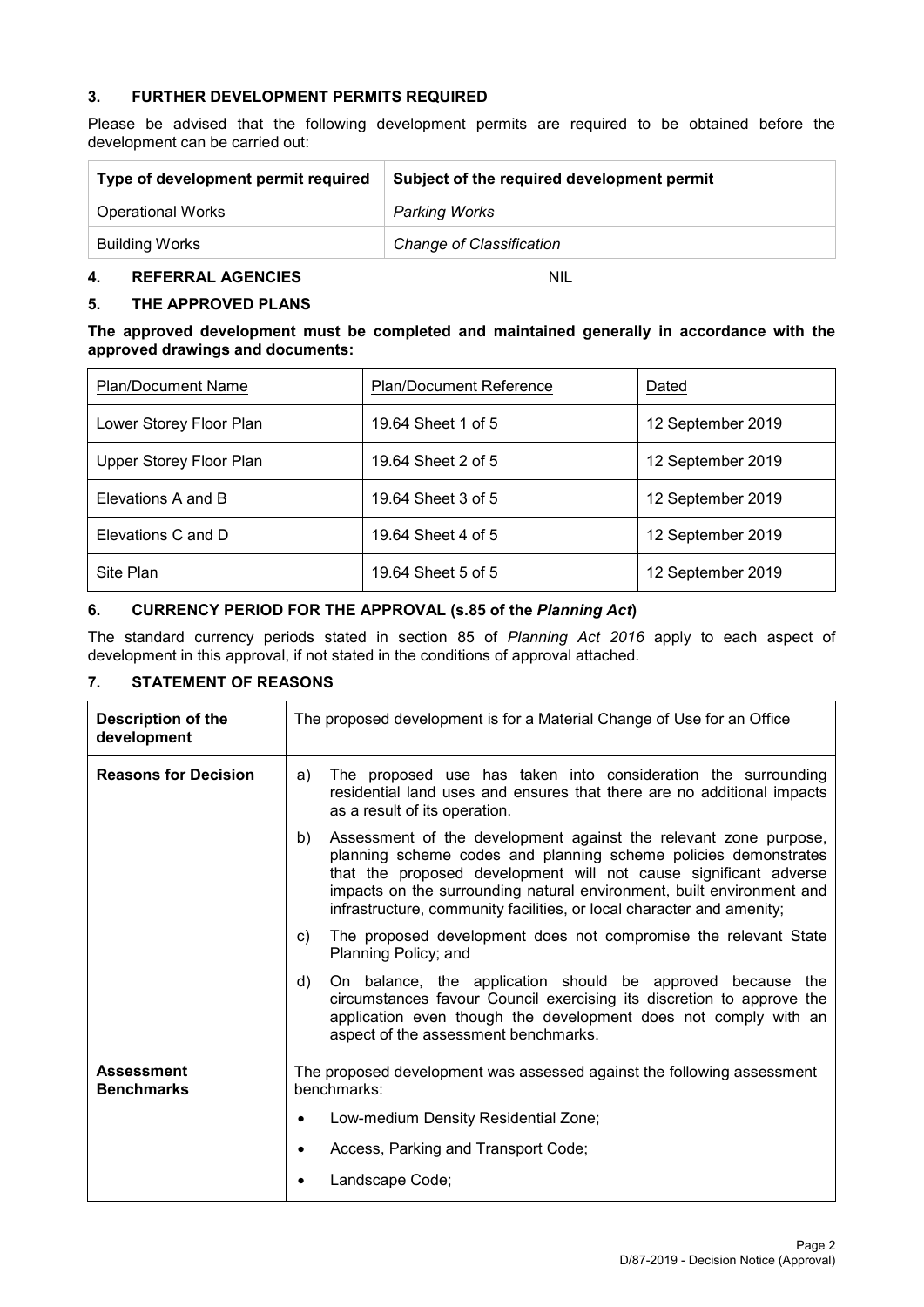|                                                    | Stormwater Management Code;                                                                                                                                                      |                                                                                                                                                                                                                                                                                                                                                                                                                                                                                |  |
|----------------------------------------------------|----------------------------------------------------------------------------------------------------------------------------------------------------------------------------------|--------------------------------------------------------------------------------------------------------------------------------------------------------------------------------------------------------------------------------------------------------------------------------------------------------------------------------------------------------------------------------------------------------------------------------------------------------------------------------|--|
|                                                    | Waste Management Code; and                                                                                                                                                       |                                                                                                                                                                                                                                                                                                                                                                                                                                                                                |  |
|                                                    | Water and Sewer Code.                                                                                                                                                            |                                                                                                                                                                                                                                                                                                                                                                                                                                                                                |  |
| <b>Compliance with</b><br>assessment<br>benchmarks | The development was assessed against all of the assessment benchmarks<br>listed above and complies with all of these with the exception listed below.                            |                                                                                                                                                                                                                                                                                                                                                                                                                                                                                |  |
|                                                    | <b>Assessment</b><br><b>Benchmark</b>                                                                                                                                            | Reasons for the approval despite non-<br>compliance with benchmark                                                                                                                                                                                                                                                                                                                                                                                                             |  |
|                                                    | Low-medium Density<br><b>Residential Zone</b>                                                                                                                                    | Whilst the proposal does not comply with AO19.2,<br>it can achieve compliance with the performance<br>outcome given the proposal includes established<br>landscaping which provides adequate screening<br>to the proposed use. In addition, office activities<br>will be undertaken wholly inside of the building<br>and between the normal office hours of 8am-5pm<br>Monday to Friday ensuring that there are no<br>impacts on the amenity of adjoining residential<br>uses. |  |
| <b>Matters prescribed by</b>                       |                                                                                                                                                                                  | The State Planning Policy - Part E;                                                                                                                                                                                                                                                                                                                                                                                                                                            |  |
| regulation                                         | The Central Queensland Regional Plan;<br>٠                                                                                                                                       |                                                                                                                                                                                                                                                                                                                                                                                                                                                                                |  |
|                                                    | The Rockhampton Region Planning Scheme 2015;                                                                                                                                     |                                                                                                                                                                                                                                                                                                                                                                                                                                                                                |  |
|                                                    | Surrounding use of adjacent premises in terms of commensurate and<br>consistent development form; and<br>The common material, being the material submitted with the application. |                                                                                                                                                                                                                                                                                                                                                                                                                                                                                |  |
|                                                    |                                                                                                                                                                                  |                                                                                                                                                                                                                                                                                                                                                                                                                                                                                |  |

### **8. APPEAL RIGHTS**

The rights of an applicant to appeal to a tribunal or the Planning and Environment Court against a decision about a development application are set out in chapter 6, part 1 of the *Planning Act 2016*. There may also be a right to make an application for a declaration by a tribunal (see chapter 6, part 2 of the *Planning Act 2016).*

### *Appeal by an applicant*

An applicant for a development application may appeal to the Planning and Environment Court against the following:

- the refusal of all or part of the development application
- a provision of the development approval
- the decision to give a preliminary approval when a development permit was applied for
- a deemed refusal of the development application.

An applicant may also have a right to appeal to the Development tribunal. For more information, see schedule 1 of the *Planning Act 2016*.

The timeframes for starting an appeal in the Planning and Environment Court are set out in section 229 of the *Planning Act 2016*.

**Attachment 2** is an extract from the *Planning Act 2016* that sets out the applicant's appeal rights and the appeal rights of a submitter.

### **9. WHEN THE DEVELOPMENT APPROVAL TAKES EFFECT**

This development approval takes effect:

From the time the decision notice is given – if there is no submitter and the applicant does not appeal the decision to the court.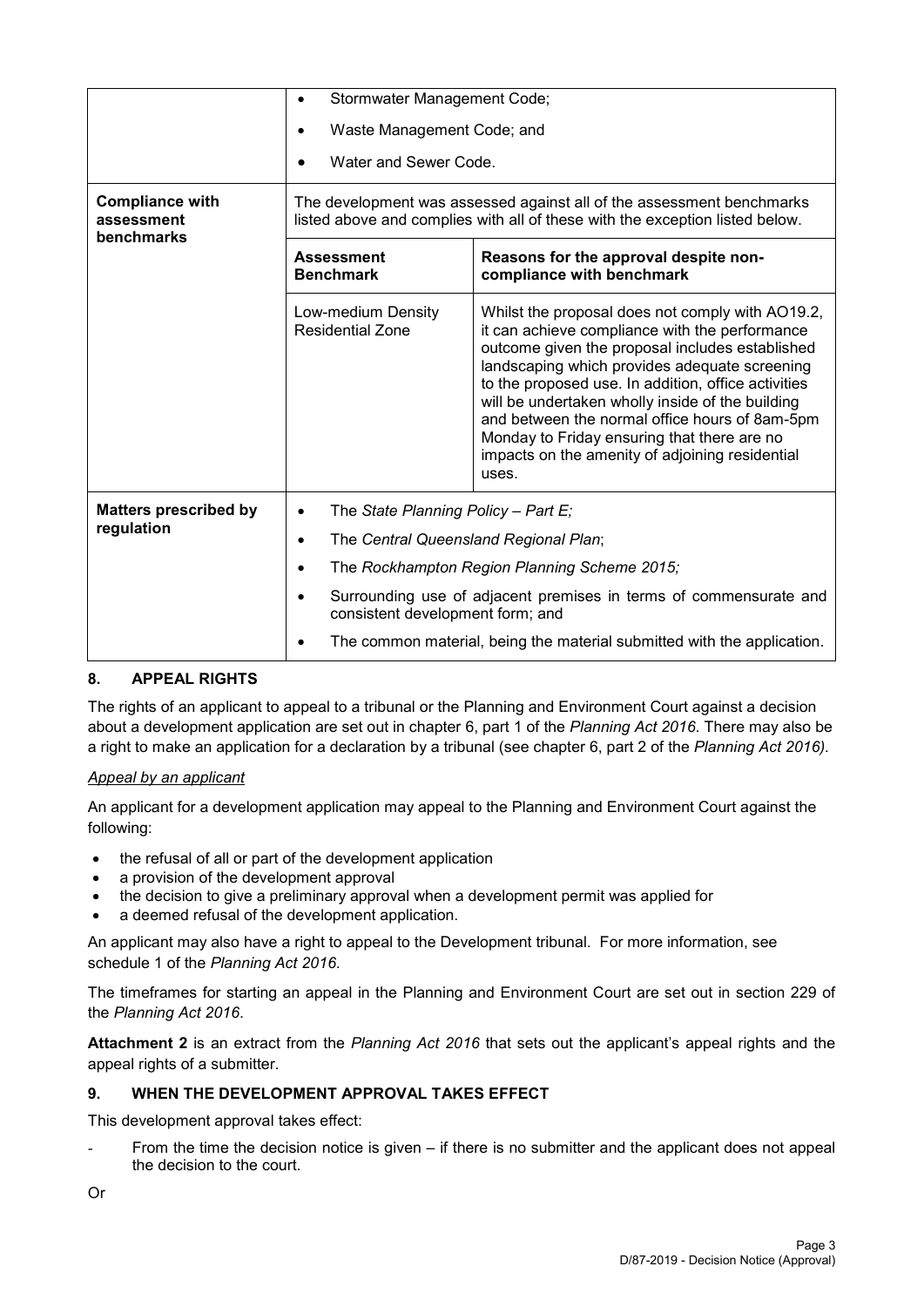- When the submitter's appeal period ends – if there is a submitter and the applicant does not appeal the decision to the court.

Or

Subject to the decision of the court, when the appeal is finally decided  $-$  if an appeal is made to the court.

#### **10. ASSESSMENT MANAGER**

| Name: | Tarnya Fitzgibbon<br><b>COORDINATOR</b><br>DEVELOPMENT ASSESSMENT | Signature: |  | Date: 11 October 2019 |  |
|-------|-------------------------------------------------------------------|------------|--|-----------------------|--|
|-------|-------------------------------------------------------------------|------------|--|-----------------------|--|

#### **Attachment 1 – Conditions of the approval**

*Part 1* **–** *Conditions imposed by the assessment manager [Note: where a condition is imposed about infrastructure under Chapter 4 of the Planning Act 2016, the relevant provision of the Act under which this condition was imposed must be specified.]*

#### **Attachment 2—Extract on appeal rights**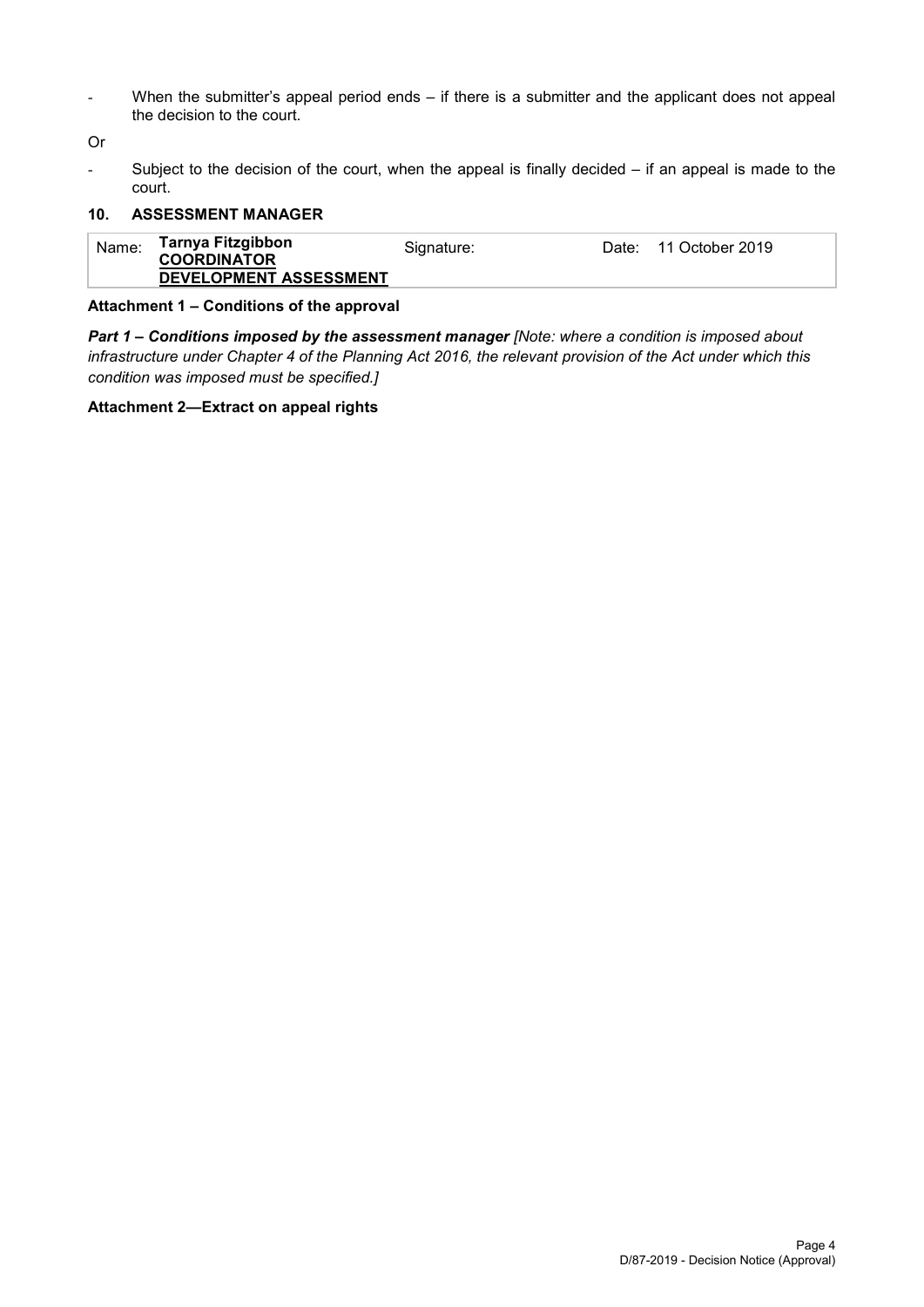

## **Attachment 1 – Part 1 Rockhampton Regional Council Conditions**

*Planning Act 2016*

- 1.0 ADMINISTRATION
- 1.1 The Developer and his employee, agent, contractor or invitee is responsible for ensuring compliance with the conditions of this development approval.
- 1.2 Where these Conditions refer to "Council" in relation to requiring Council to approve or to be satisfied as to any matter, or conferring on the Council a function, power or discretion, that role may be fulfilled in whole or in part by a delegate appointed for that purpose by the Council.
- 1.3 All conditions, works, or requirements of this development approval must be undertaken, completed, and be accompanied by a Compliance Certificate for any operational works required by this development approval:
	- 1.3.1 to Council's satisfaction;
	- 1.3.2 at no cost to Council; and
	- 1.3.3 prior to the commencement of the use,

unless otherwise stated.

- 1.4 Infrastructure requirements of this development approval must be contributed to the relevant authorities, where applicable, at no cost to Council, prior to the commencement of the use, unless otherwise stated.
- 1.5 The following further Development Permits must be obtained prior to the commencement of any works associated with their purposes:
	- 1.5.1 Operational Works:
		- (i) Parking Works;
	- 1.5.2 Building Works:
		- (i) Change of Classification.
- 1.6 All works must be designed, constructed and maintained in accordance with the relevant Council policies, guidelines and standards, unless otherwise stated.
- 1.7 All engineering drawings/specifications, design and construction works must be in accordance with the requirements of the relevant *Australian Standards* and must be approved, supervised and certified by a Registered Professional Engineer of Queensland.

## 2.0 APPROVED PLANS AND DOCUMENTS

2.1 The approved development must be completed and maintained generally in accordance with the approved plans and documents, except where amended by any condition of this development approval:

| <b>Plan/Document Name</b>      | <b>Plan/Document Reference</b> | Dated             |
|--------------------------------|--------------------------------|-------------------|
| Lower Storey Floor Plan        | 19.64 Sheet 1 of 5             | 12 September 2019 |
| <b>Upper Storey Floor Plan</b> | 19.64 Sheet 2 of 5             | 12 September 2019 |
| Elevations A and B             | 19.64 Sheet 3 of 5             | 12 September 2019 |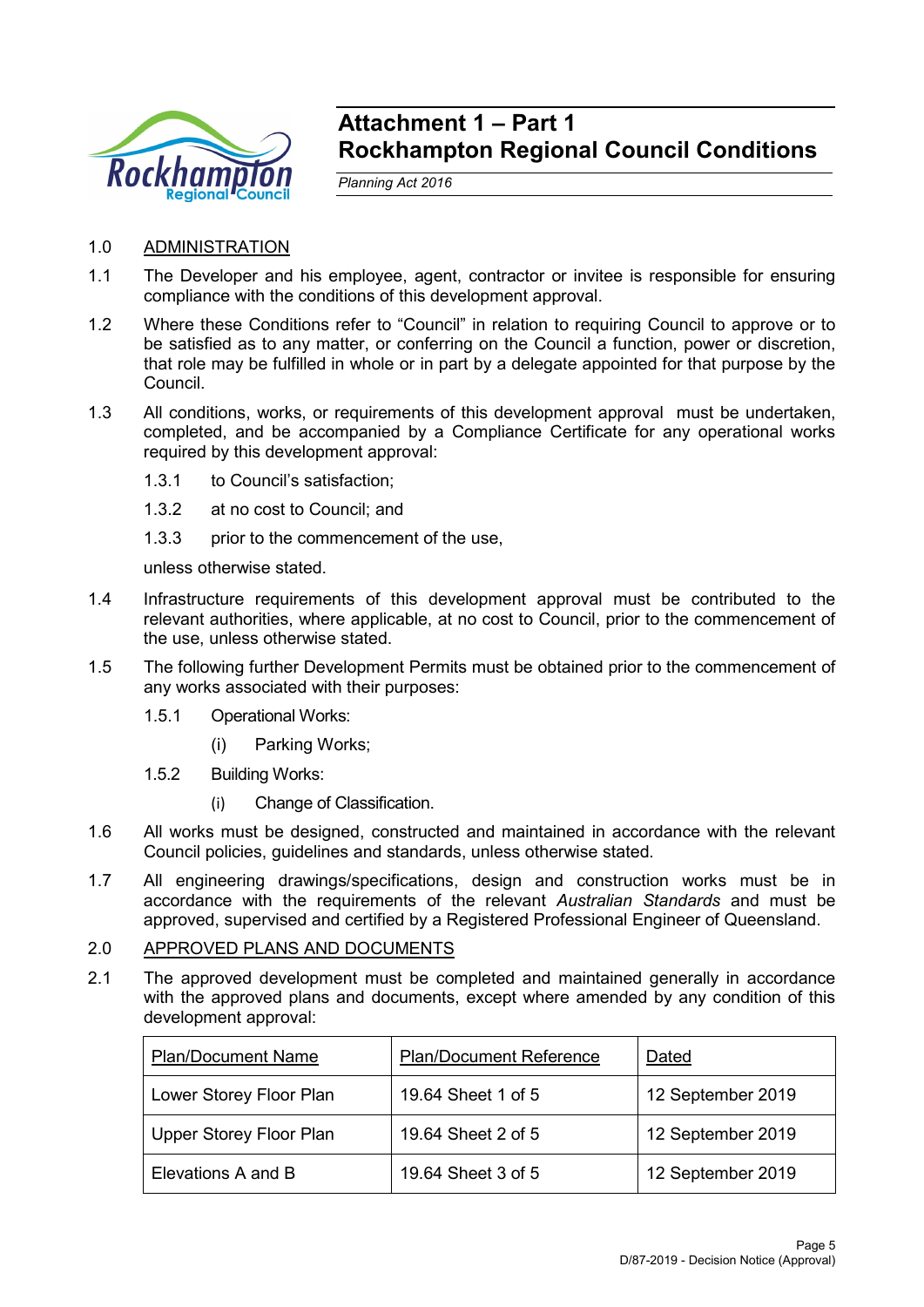| <b>Plan/Document Name</b> | <b>Plan/Document Reference</b> | Dated             |
|---------------------------|--------------------------------|-------------------|
| Elevations C and D        | 19.64 Sheet 4 of 5             | 12 September 2019 |
| Site Plan                 | 19.64 Sheet 5 of 5             | 12 September 2019 |

- 2.2 Where there is any conflict between the conditions of this development approval and the details shown on the approved plans and documents, the conditions of this development approval must prevail.
- 2.3 Where conditions require the above plans or documents to be amended, the revised document(s) must be submitted for approval by Council prior to the commencement of the use.

### 3.0 PARKING WORKS

- 3.1 A Development Permit for Operational Works (parking works) must be obtained prior to the commencement of any parking works on the development site.
- 3.2 All parking works must be designed and constructed in accordance with the approved plans (refer to condition 2.1), *Capricorn Municipal Development Guidelines*, *Australian Standard AS2890 "Parking facilities"* and the provisions of a Development Permit for Operational Works (parking works).
- 3.3 The Persons with Disability (PWD) parking space must be sealed to Council's satisfaction. Design and construction must be in accordance with the provisions of a Development Permit for Operational Works (parking works).

All surface treatments including the unsealed areas must be constructed, operated and maintained in a manner so that there is no significant impact on the amenity of adjoining premises or the surrounding area being caused due to the emission of dust or resulting in sediment laden water.

Note: If the amenity impacts cannot be mitigated, the area must be sealed to Council's satisfaction.

- 3.4 A minimum of six (6) parking spaces must be provided on-site. This includes three (3) covered car parking spaces and three (3) visitor's parking spaces.
- 3.5 Universal access parking spaces must be provided on-site in accordance with *Australian Standard AS2890.6 "Parking facilities - Off-street parking for people with disabilities".*
- 3.6 The Persons with Disability (PWD) parking space must be line-marked in accordance with the approved Site Plan (refer to condition 2.1) and in accordance with the *Australian Standard AS2890 "Parking facilities"* and the provisions of a Development Permit for Operational Works (access and parking works).

### 4.0 ROOF AND ALLOTMENT DRAINAGE WORKS

4.1 All roof and allotment runoff from the development must be directed to a lawful point of discharge and must not restrict, impair or change the natural flow of runoff water or cause a nuisance to surrounding land or infrastructure.

### 5.0 BUILDING WORKS

- 5.1 A Development Permit for Building Works Change of Classification must be obtained prior to the commencement of use.
- 5.2 All external elements, such as air conditioners and associated equipment, must be adequately screened from public view, to Council's satisfaction.

### 6.0 LANDSCAPING WORKS

All landscaping must be established generally in accordance with the approved plans (refer to condition 2.1). The landscaping must be constructed and/or established prior to the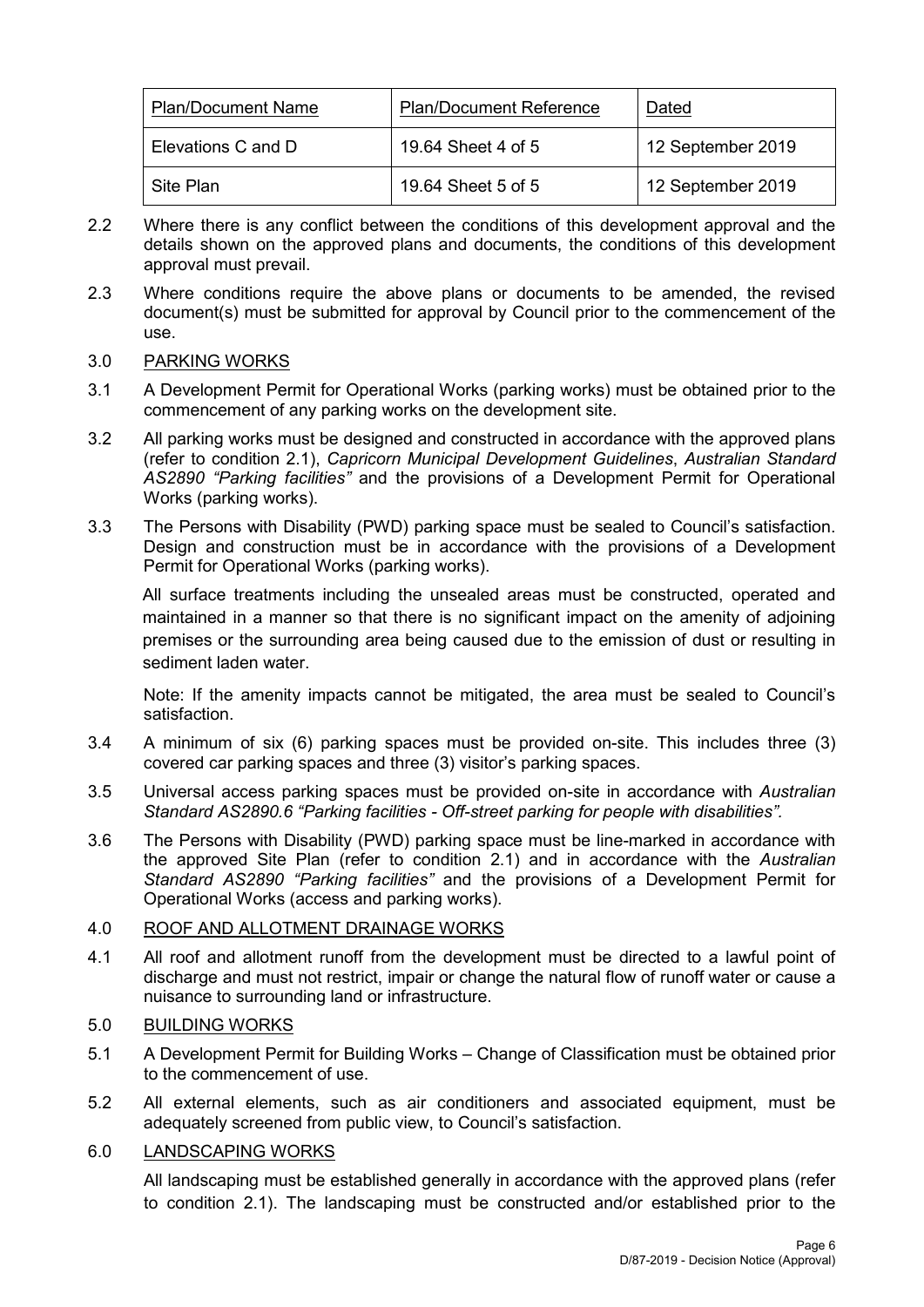commencement of the use and the landscape areas must predominantly contain plant species that have low water dependency.

#### 7.0 ASSET MANAGEMENT

- 7.1 Any alteration necessary to electricity, telephone, water mains, sewerage mains, and/or public utility installations resulting from the development or in connection with the development, must be undertaken and completed at no cost to Council.
- 7.2 Any damage to existing stormwater, water supply and sewerage infrastructure, kerb and channel, pathway or roadway (including removal of concrete slurry from public land and Council infrastructure), that occurs while any works are being carried out in association with this development approval must be repaired at full cost to the developer. This includes the reinstatement of any existing traffic signs or pavement markings that may have been removed or damaged.

#### 8.0 ENVIRONMENTAL

8.1 An Erosion Control and Stormwater Control Management Plan prepared in accordance with the *Capricorn Municipal Design Guidelines*, must be implemented, monitored and maintained for the duration of the development works, and until all exposed soil areas are permanently stabilised (for example, turfed, hydromulched, concreted, landscaped). The plan must be available on-site for inspection by Council Officers whilst all works are being carried out.

#### 9.0 ENVIRONMENTAL HEALTH

- 9.1 Any lighting devices associated with the development, such as sensory lighting, must be positioned on the development site and shielded so as not to cause glare or other nuisance to nearby residents and motorists. Night lighting must be designed, constructed and operated in accordance with *Australian Standard AS4282 "Control of the obtrusive effects of outdoor lighting"*.
- 9.2 When requested by Council, nuisance monitoring must be undertaken and recorded within three (3) months, to investigate any genuine complaint of nuisance caused by noise, light or dust. An analysis of the monitoring data and a report, including nuisance mitigation measures, must be provided to Council within fourteen (14) days of the completion of the investigation.
- 9.3 Air conditioning units must be located so as not to cause a noise nuisance and maintained in a proper working order at all times. Installation is to be as per manufacturer's directions to ensure the efficiency of the equipment.

## 10.0 OPERATING PROCEDURES

- 10.1 The hours of operations for the office must be limited to:
	- (i) 0700 hours to 1800 hours on Monday to Saturday, and

with no operations on Sundays or Public Holidays.

- 10.2 All construction materials, waste, waste skips, machinery and contractors' vehicles must be located and stored or parked within the development site. Storage of materials or parking of construction machinery or contractors' vehicles must not occur within Prospect Street.
- 10.3 Operations on the development site must have no significant impact on the amenity of adjoining premises or the surrounding area due to the emission of light, noise or dust.
- 10.4 All waste storage areas must be:
	- 10.4.1 kept in a clean and tidy condition; and
	- 10.4.2 maintained in accordance with *Environmental Protection Regulation 2008*.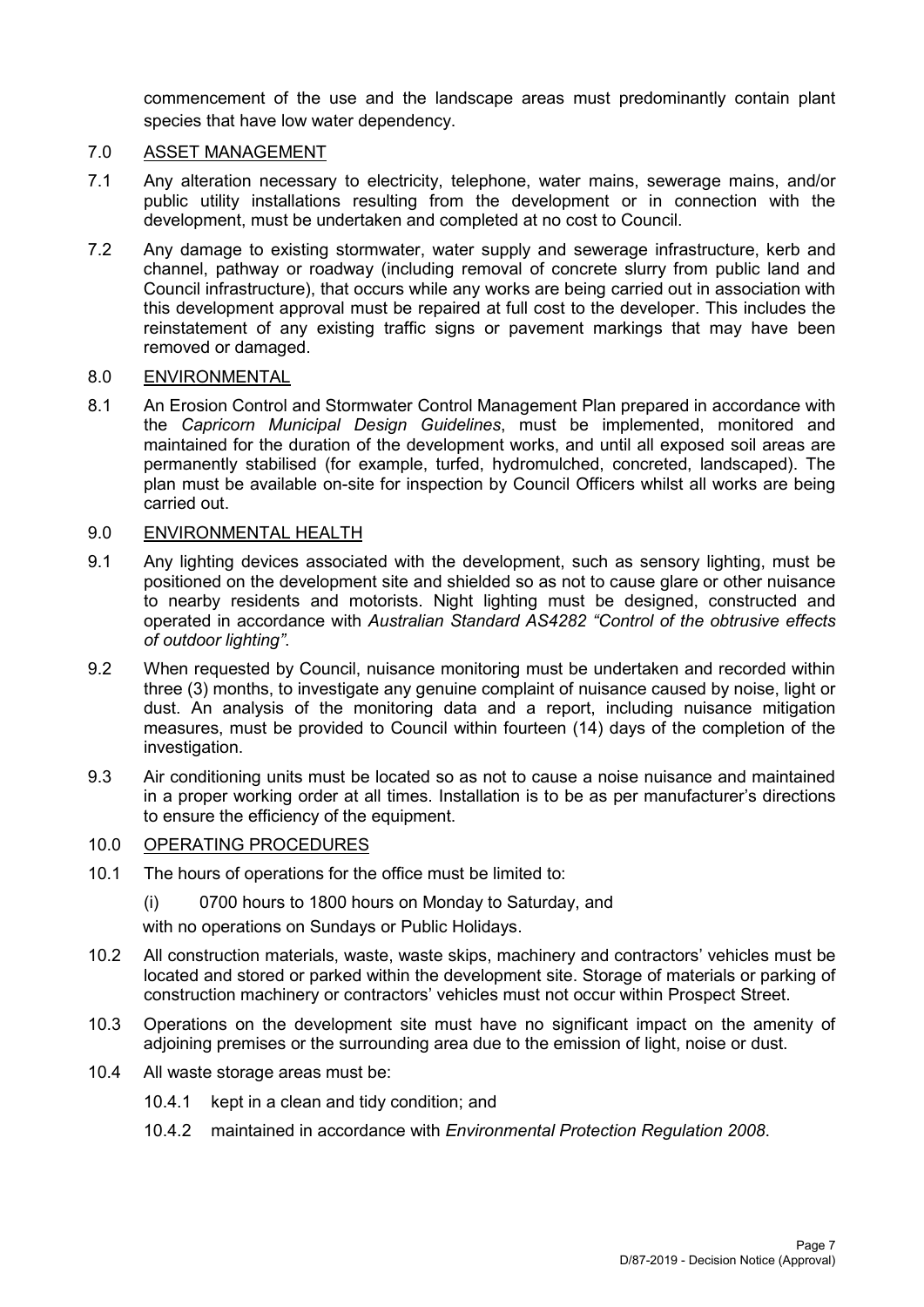## ADVISORY NOTES

#### NOTE 1. Aboriginal Cultural Heritage

It is advised that under section 23 of the *Aboriginal Cultural Heritage Act 2003*, a person who carries out an activity must take all reasonable and practicable measures to ensure the activity does not harm Aboriginal cultural heritage (the "cultural heritage duty of care"). Maximum penalties for breaching the duty of care are listed in the Aboriginal cultural heritage legislation. The information on Aboriginal cultural heritage is available on the Department of Aboriginal and Torres Strait Islander Partnerships website [www.datsip.qld.gov.au.](http://www.datsip.qld.gov.au/)

### NOTE 1. General Environmental Duty

General environmental duty under the *Environmental Protection Act 1994* prohibits unlawful environmental nuisance caused by noise, aerosols, particles, dust, ash, fumes, light, odour or smoke beyond the boundaries of the property during all stages of the development including earthworks, construction and operation.

#### NOTE 2. General Safety Of Public During Construction

The *Work Health and Safety Act 2011* and *Manual of Uniform Traffic Control Devices* must be complied with in carrying out any construction works, and to ensure safe traffic control and safe public access in respect of works being constructed on a road.

#### NOTE 3. Infrastructure Charges Notice

This application is subject to infrastructure charges in accordance with Council policies. The charges are presented on an Infrastructure Charges Notice.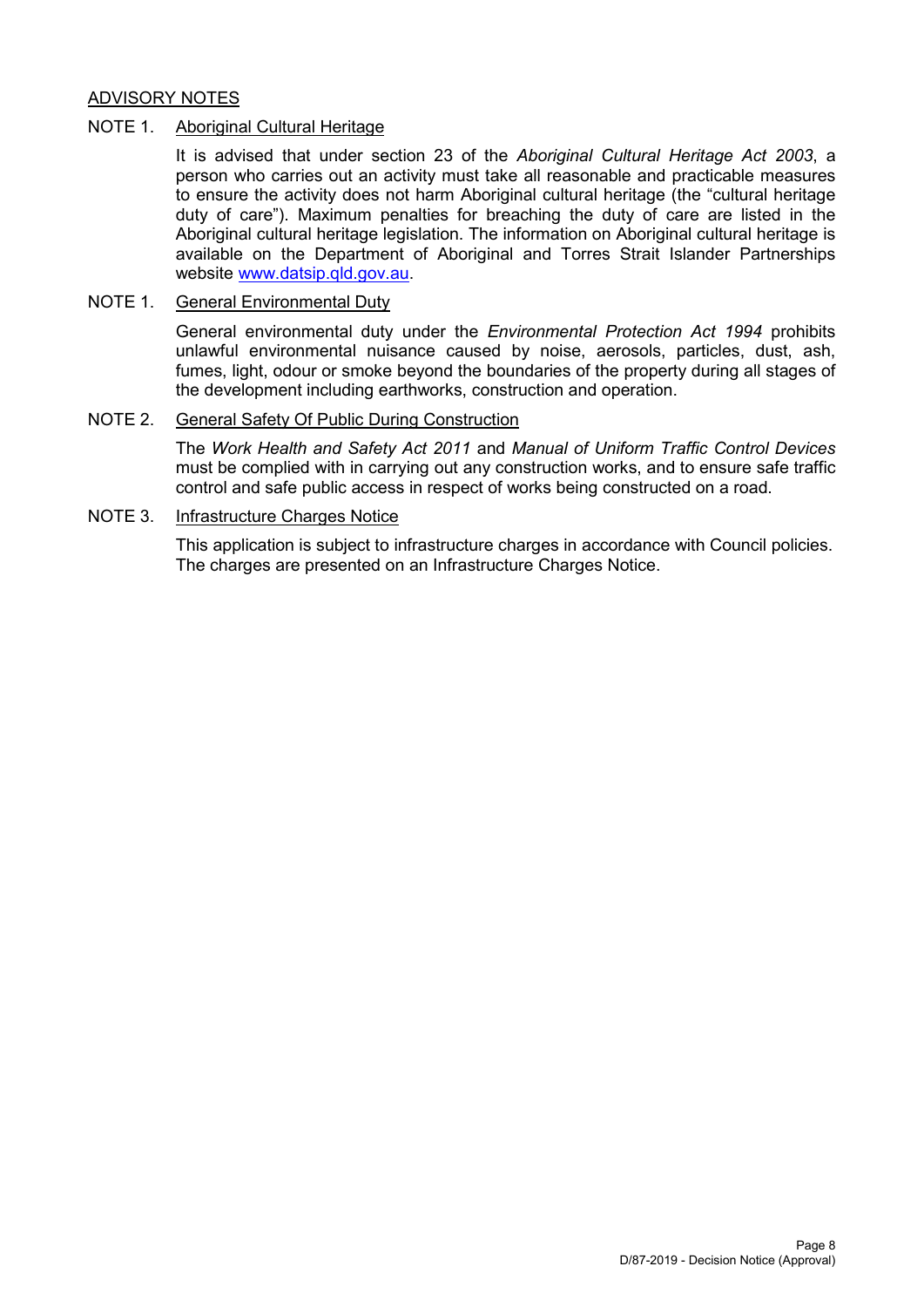

## **Attachment 2 - Appeal Rights**

*PLANNING ACT 2016*

The following is an extract from the *Planning Act 2016 (Chapter 6)*

#### *Appeal rights*

#### *229 Appeals to tribunal or P&E Court*

- (1) Schedule 1 states—
	- (a) matters that may be appealed to— (i)either a tribunal or the P&E Court; or (ii)only a tribunal; or (iii)only the P&E Court; and
	- (b) the person—

(i)who may appeal a matter (the **appellant**); and (ii)who is a respondent in an appeal of the matter; and (iii)who is a co-respondent in an appeal of the matter; and

- (iv)who may elect to be a co-respondent in an appeal of the matter.
- (2) An appellant may start an appeal within the appeal period.
- (3) The **appeal period** is—
	- (a) for an appeal by a building advisory agency—10 business days after a decision notice for the decision is given to the agency or
	- (b) for an appeal against a deemed refusal—at any time after the deemed refusal happens; or
	- (c) for an appeal against a decision of the Minister, under chapter 7, part 4, to register premises or to renew the registration of premises—20 business days after a notice is published under section 269(3)(a) or (4); or
	- (d) for an appeal against an infrastructure charges notice— 20 business days after the infrastructure charges notice is given to the person; or
	- (e) for an appeal about a deemed approval of a development application for which a decision notice has not been given—30 business days after the applicant gives the deemed approval notice to the assessment manager; or
	- (f) for any other appeal—20 business days after a notice of the decision for the matter, including an enforcement notice, is given to the person.

#### Note—

See the P&E Court Act for the court's power to extend the appeal period.

- (4) Each respondent and co-respondent for an appeal may be heard in the appeal.
- (5) If an appeal is only about a referral agency's response, the assessment manager may apply to the tribunal or P&E Court to withdraw from the appeal.
- (6) To remove any doubt, it is declared that an appeal against an infrastructure charges notice must not be about—
	- (a) the adopted charge itself; or
	- (b) for a decision about an offset or refund—
		- (i) the establishment cost of trunk infrastructure identified in a LGIP; or

(ii) the cost of infrastructure decided using the method

included in the local government's charges resolution.

#### **230 Notice of appeal**

- (1) An appellant starts an appeal by lodging, with the registrar of the tribunal or P&E Court, a notice of appeal that—
	- (a) is in the approved form; and
	- (b) succinctly states the grounds of the appeal.
- (2) The notice of appeal must be accompanied by the required fee.
- (3) The appellant or, for an appeal to a tribunal, the registrar must, within the service period, give a copy of the notice of appeal to—
- (a) the respondent for the appeal; and
- (b) each co-respondent for the appeal; and
- (c) for an appeal about a development application under schedule 1, table 1, item 1—each principal submitter for the development application; and
- (d) for an appeal about a change application under schedule 1, table 1, item 2—each principal submitter for the change application; and
- (e) each person who may elect to become a co-respondent for the appeal, other than an eligible submitter who is not a principal submitter in an appeal under paragraph (c) or (d); and
- (f) for an appeal to the P&E Court—the chief executive; and
- (g) for an appeal to a tribunal under another Act—any other person who the registrar considers appropriate.
- (4) The **service period** is—
	- (a) if a submitter or advice agency started the appeal in the P&E Court—2 business days after the appeal is started; or
	- (b) otherwise—10 business days after the appeal is started.
- (5) A notice of appeal given to a person who may elect to be a co-respondent must state the effect of subsection
- (6) A person elects to be a co-respondent by filing a notice of election, in the approved form, within 10 business days after the notice of appeal is given to the person*.*
- **231 Other appeals**
- (1) Subject to this chapter, schedule 1 and the P&E Court Act, unless the Supreme Court decides a decision or other matter under this Act is affected by jurisdictional error, the decision or matter is non-appealable.
- (2) The Judicial Review Act 1991, part 5 applies to the decision or matter to the extent it is affected by jurisdictional error.
- (3) A person who, but for subsection (1) could have made an application under the Judicial Review Act 1991 in relation to the decision or matter, may apply under part 4 of that Act for a statement of reasons in relation to the decision or matter.
- (4) In this section— **decision** includes—
	- (a) conduct engaged in for the purpose of making a decision; and
	- (b) other conduct that relates to the making of a decision; and
	- (c) the making of a decision or the failure to make a decision; and
	- (d) a purported decision; and
	- (e) a deemed refusal.

**non-appealable**, for a decision or matter, means the decision or matter—

- (a) is final and conclusive; and
- (b) may not be challenged, appealed against, reviewed, quashed, set aside or called into question in any other way under the Judicial Review Act 1991 or otherwise, whether by the Supreme Court, another court, a tribunal or another entity; and
- (c) is not subject to any declaratory, injunctive or other order of the Supreme Court, another court, a tribunal or another entity on any ground.

#### **232 Rules of the P&E Court**

- (1) A person who is appealing to the P&E Court must comply with the rules of the court that apply to the appeal.
- (2) However, the P&E Court may hear and decide an appeal even if the person has not complied with rules of the P&E Court.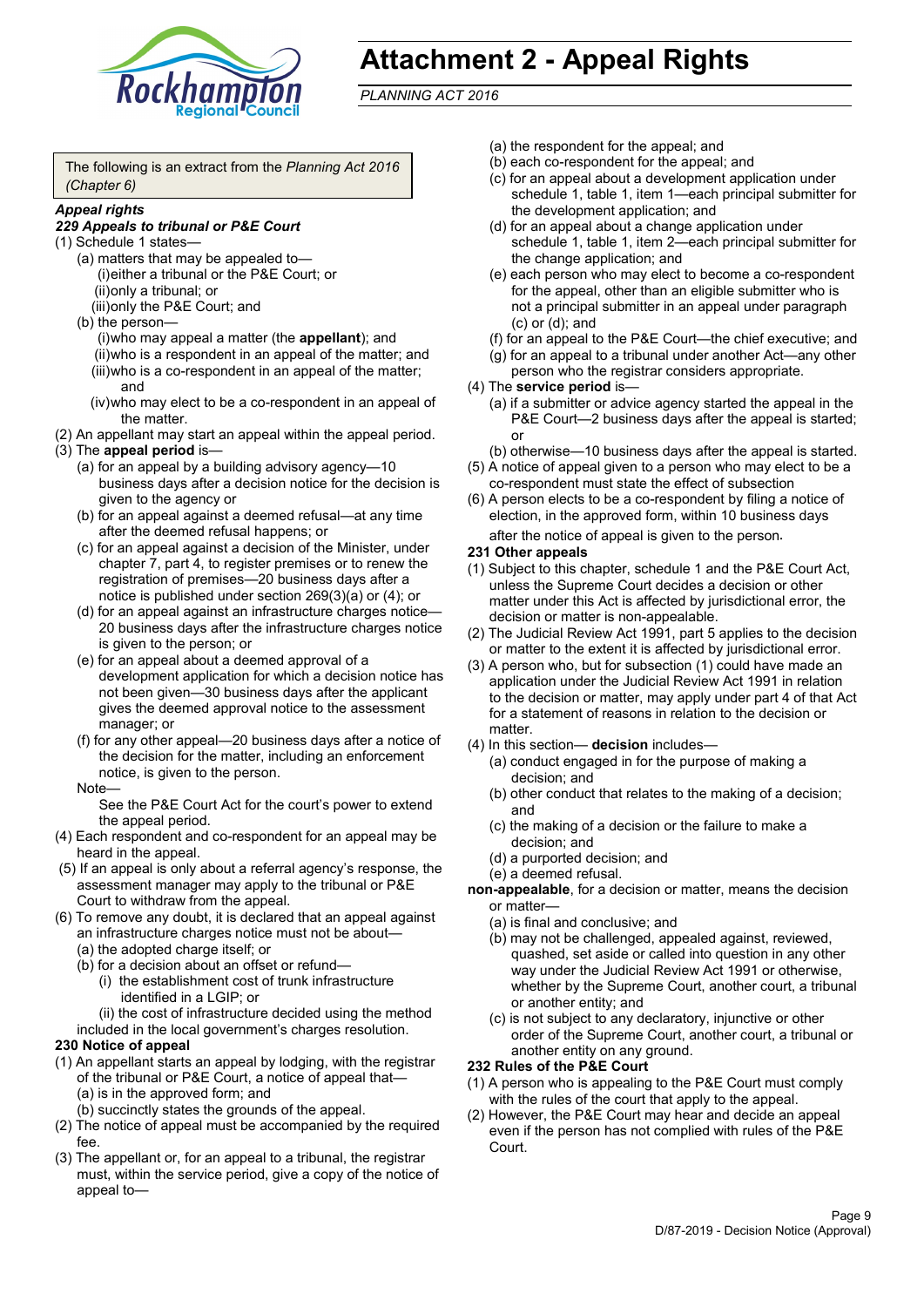

## **Appeal Rights**

*PLANNING ACT 2016*

## **Schedule 1**

#### **Appeals section 229 1 Appeal rights and parties to appeals**

- (1) Table 1 states the matters that may be appealed to—(a) the P&E court; or (b) a tribunal.
- (2) However, table 1 applies to a tribunal only if the matter involves—
	- (a) the refusal, or deemed refusal of a development application, for—
	- (i) a material change of use for a classified building; or
	- (ii) operational work associated with building work, a retaining wall, or a tennis court; or
	- (b) a provision of a development approval for—
	- (i) a material change of use for a classified building; or
- (ii) operational work associated with building work, a retaining wall, or a tennis court; or
	- (c) if a development permit was applied for—the decision to give a preliminary approval for—
		- (i) a material change of use for a classified building; or
		- (ii) operational work associated with building work, a retaining wall, or a tennis court; or
	- (d) a development condition if—
		- (i) the development approval is only for a material change of use that involves the use of a building classified under the Building Code as a class 2 building; and
		- (ii) the building is, or is proposed to be, not more than 3 storeys; and
		- (iii) the proposed development is for not more than 60 sole-occupancy units; or
	- (e) a decision for, or a deemed refusal of, an extension application for a development approval that is only for a material change of use of a classified building; or
	- (f) a decision for, or a deemed refusal of, a change application for a development approval that is only for a material change of use of a classified building; or
	- (g) a matter under this Act, to the extent the matter relates to—
		- (i) the Building Act, other than a matter under that Act that may or must be decided by the Queensland Building and Construction Commission; or
		- (ii) the Plumbing and Drainage Act, part 4 or 5; or
	- (h) a decision to give an enforcement notice in relation to a matter under paragraphs (a) to (g); or
	- (i) a decision to give an infrastructure charges notice; or
	- (j) the refusal, or deemed refusal, of a conversion application; or
	- (k) a matter that, under another Act, may be appealed to the tribunal; or
	- (l) a matter prescribed by regulation.
- (3) Also, table 1 does not apply to a tribunal if the matter

involves—

- (a) for a matter in subsection  $(2)(a)$  to  $(d)$ 
	- (i) a development approval for which the development application required impact assessment; and
	- (ii) a development approval in relation to which the assessment manager received a properly made submission for the development application; or
- (b) a provision of a development approval about the identification or inclusion, under a variation approval, of a matter for the development.
- (4) Table 2 states the matters that may be appealed only to the P&E Court.
- (5) Table 3 states the matters that may be appealed only to the tribunal.
- (6) In each table—
	- (a) column 1 states the appellant in the appeal; and
	- (b) column 2 states the respondent in the appeal; and
	- (c) column 3 states the co-respondent (if any) in the appeal; and
	- (d) column 4 states the co-respondents by election (if any) in the appeal.
- (7) If the chief executive receives a notice of appeal under section 230(3)(f), the chief executive may elect to be a corespondent in the appeal.

| Table 1<br>Appeals to the P&E Court and, for certain matters, to a tribunal |                                                                                          |                        |                                |  |  |
|-----------------------------------------------------------------------------|------------------------------------------------------------------------------------------|------------------------|--------------------------------|--|--|
|                                                                             |                                                                                          |                        |                                |  |  |
| 1. Development applications                                                 |                                                                                          |                        |                                |  |  |
| An appeal may be made against-                                              |                                                                                          |                        |                                |  |  |
|                                                                             | (a) the refusal of all or part of the development application; or                        |                        |                                |  |  |
|                                                                             | (b) the deemed refusal of the development application; or                                |                        |                                |  |  |
| (c) a provision of the development approval; or                             |                                                                                          |                        |                                |  |  |
|                                                                             | (d) if a development permit was applied for—the decision to give a preliminary approval. |                        |                                |  |  |
| Column 1                                                                    | Column 2                                                                                 | Column 3               | Column 4                       |  |  |
| Appellant                                                                   | Respondent<br>Co-respondent by election<br>Co-respondent                                 |                        |                                |  |  |
| $(if$ any)<br>$(i$ f any)                                                   |                                                                                          |                        |                                |  |  |
| The applicant                                                               | The assessment                                                                           | If the appeal is about | 1 A concurrence agency that is |  |  |
|                                                                             | manager                                                                                  | a concurrence          | not a co-respondent            |  |  |
|                                                                             |                                                                                          |                        |                                |  |  |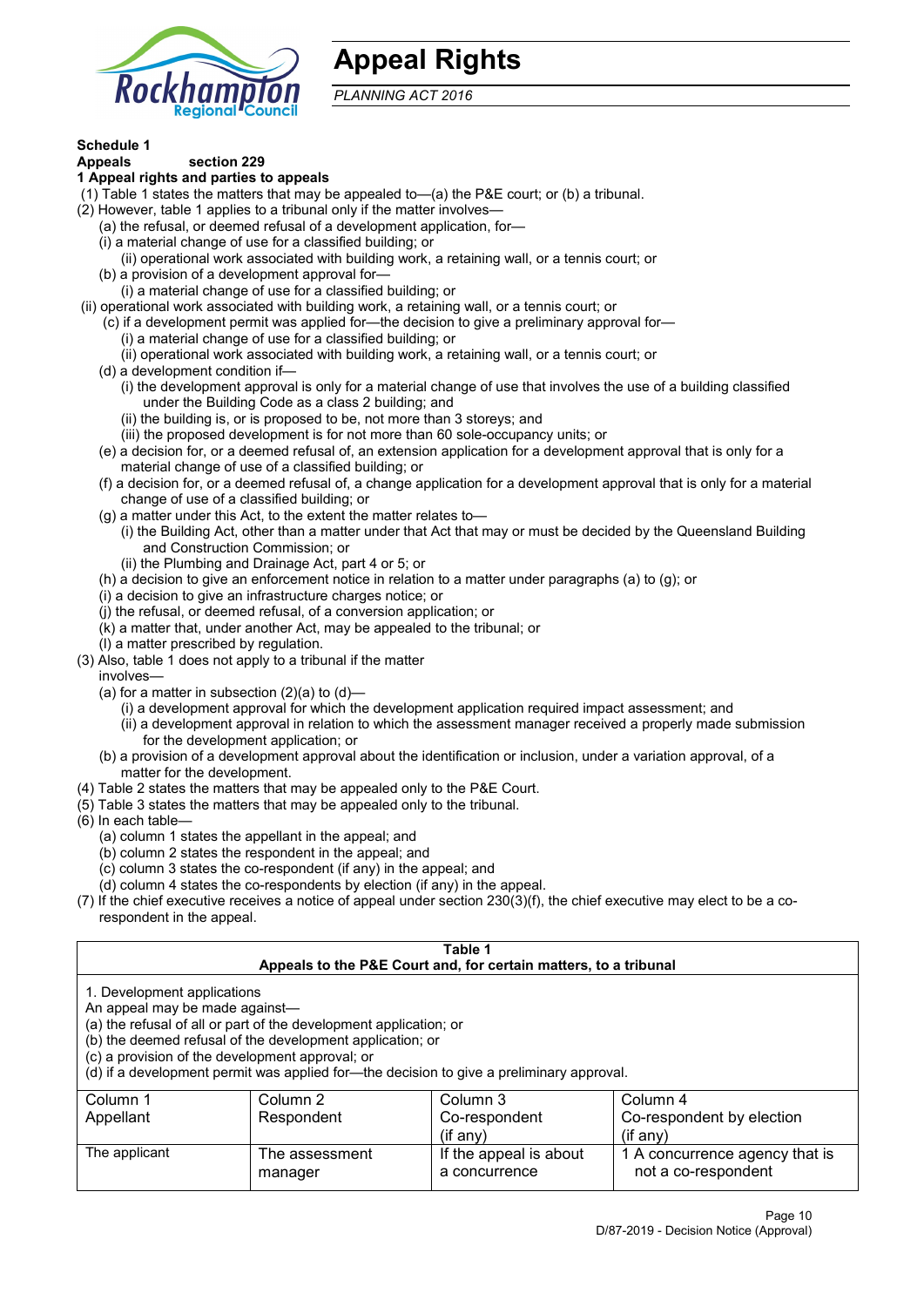| Table 1<br>Appeals to the P&E Court and, for certain matters, to a tribunal                                                                                                                           |                                   |                                                                 |                                                                                                                                                                                                                                                                                                                                                 |  |
|-------------------------------------------------------------------------------------------------------------------------------------------------------------------------------------------------------|-----------------------------------|-----------------------------------------------------------------|-------------------------------------------------------------------------------------------------------------------------------------------------------------------------------------------------------------------------------------------------------------------------------------------------------------------------------------------------|--|
|                                                                                                                                                                                                       |                                   | agency's referral<br>response-the<br>concurrence agency         | 2 If a chosen Assessment<br>manager is the respondent-<br>the prescribed assessment<br>manager<br>3 Any eligible advice agency for<br>the application<br>4 Any eligible submitter for the<br>application                                                                                                                                        |  |
| 2. Change applications<br>An appeal may be made against-<br>(b) a deemed refusal of a change application.                                                                                             |                                   |                                                                 | (a) a responsible entity's decision for a change application, other than a decision made by the P&E court; or                                                                                                                                                                                                                                   |  |
| Column 1<br>Appellant                                                                                                                                                                                 | Column <sub>2</sub><br>Respondent | Column 3<br>Co-respondent<br>(if any)                           | Column 4<br>Co-respondent by election<br>(if any)                                                                                                                                                                                                                                                                                               |  |
| 1 The applicant<br>2 If the responsible<br>entity is the<br>assessment<br>manager-an<br>affected entity that<br>gave a pre-request<br>notice or response<br>notice                                    | The responsible<br>entity         | If an affected entity<br>starts the appeal-the<br>applicant     | 1 A concurrence agency for the<br>development application<br>2 If a chosen assessment<br>manager is the respondent-<br>the prescribed assessment<br>manager<br>3 A private certifier for the<br>development application<br>4 Any eligible advice agency for<br>the change application<br>5 Any eligible submitter for the<br>change application |  |
| 3. Extension applications<br>An appeal may be made against-<br>(a) the assessment manager's decision about an extension application; or<br>(b) a deemed refusal of an extension application.          |                                   |                                                                 |                                                                                                                                                                                                                                                                                                                                                 |  |
| Column 1<br>Appellant                                                                                                                                                                                 | Column <sub>2</sub><br>Respondent | Column 3<br>Co-respondent<br>(if any)                           | Column 4<br>Co-respondent by election<br>(if any)                                                                                                                                                                                                                                                                                               |  |
| 1 The applicant<br>1<br>2<br>For a matter other<br>than a deemed<br>refusal of an<br>extension<br>application - a<br>concurrence<br>agency, other than<br>the chief executive,<br>for the application | The assessment<br>manager         | If a concurrence<br>agency starts the<br>appeal - the applicant | If a chosen assessment<br>manager is the respondent - the<br>prescribed assessment manager                                                                                                                                                                                                                                                      |  |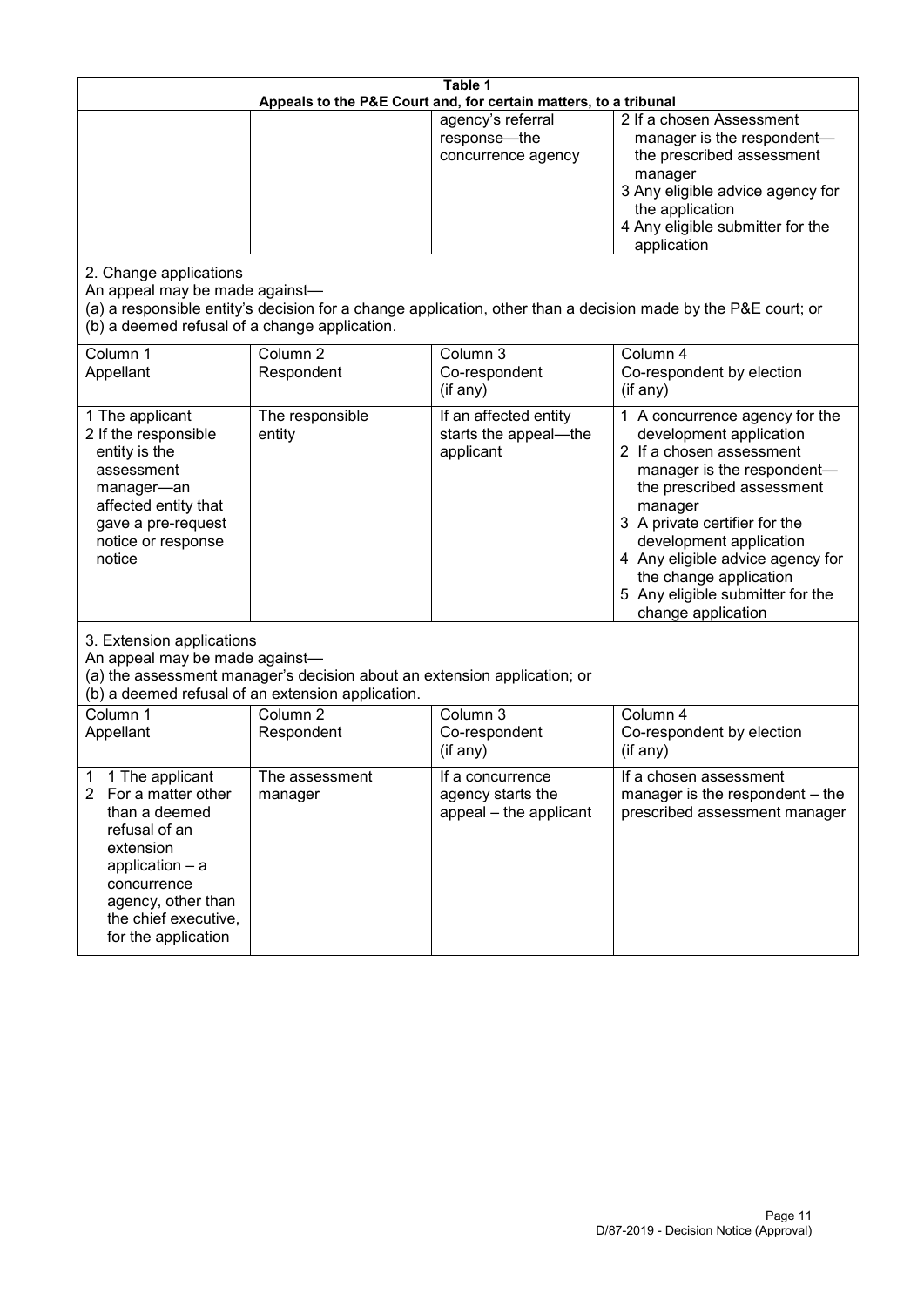#### **Table 1 Appeals to the P&E Court and, for certain matters, to a tribunal**

4. Infrastructure charges notices

- An appeal may be made against an infrastructure charges notice on 1 or more of the following grounds
- a) The notice involved an error relating to
	- (i) The application of the relevant adopted charge; or
- Examples of errors in applying an adopted charge
	- The incorrect application of gross floor area for a non-residential development
	- Applying an incorrect 'use category', under a regulation, to the development
	- (i) The working out of extra demands, for section 120; or
	- (ii) An offset or refund; or
- b) The was no decision about an offset or refund; or
- c) If the infrastructure charges notice states a refund will be given the timing for giving the refund; or
- d) The amount of the charge is so unreasonable that no reasonable relevant local government could have

### imposed the amount.

| Column 1<br>Appellant                                    | Column 2<br>Respondent                                                    | Column 3<br>Co-respondent<br>(if any) | Column 4<br>Co-respondent by election<br>$($ if any $)$ |
|----------------------------------------------------------|---------------------------------------------------------------------------|---------------------------------------|---------------------------------------------------------|
| The person given the<br>Infrastructure charges<br>notice | The local government<br>that gave the<br>infrastructure charges<br>notice | -                                     | $\overline{\phantom{0}}$                                |

5. Conversion applications

An appeal may be made against—

(a) the refusal of a conversion application; or

(b) a deemed refusal of a conversion application.

| Column 1<br>Appellant | Column 2<br>Respondent                                                  | Column 3<br>Co-respondent<br>$($ if any $)$ | Column 4<br>Co-respondent by election<br>$($ if any $)$ |
|-----------------------|-------------------------------------------------------------------------|---------------------------------------------|---------------------------------------------------------|
| The applicant         | The local government<br>to which the conversion<br>application was made |                                             | $\overline{\phantom{0}}$                                |

6. Enforcement notices

An appeal may be made against the decision to give an enforcement notice.

| Column 1                                   | Column 2                     | Column 3      | Column 4                                                                                                                                                                   |
|--------------------------------------------|------------------------------|---------------|----------------------------------------------------------------------------------------------------------------------------------------------------------------------------|
| Appellant                                  | Respondent                   | Co-respondent | Co-respondent by election                                                                                                                                                  |
|                                            |                              | (if any)      | $($ if any $)$                                                                                                                                                             |
| The person given the<br>enforcement notice | The enforcement<br>authority |               | If the enforcement authority is<br>not the local government for<br>the premises in relation to which<br>the offence is alleged to have<br>happened-the local<br>government |

#### **Table 2 Appeals to the P&E Court only**

1. Appeals from tribunal

An appeal may be made against a decision of a tribunal, other than a decision under

section 252, on the ground of—

(a) an error or mistake in law on the part of the tribunal; or

(b) jurisdictional error.

| Column 1<br>Appellant                             | Column 2<br>Respondent                                    | Column 3<br>Co-respondent<br>$($ if any $)$ | Column 4<br>Co-respondent by election<br>(if any) |
|---------------------------------------------------|-----------------------------------------------------------|---------------------------------------------|---------------------------------------------------|
| A party to the<br>proceedings for the<br>decision | The other party to the<br>proceedings for the<br>decision | ۰                                           |                                                   |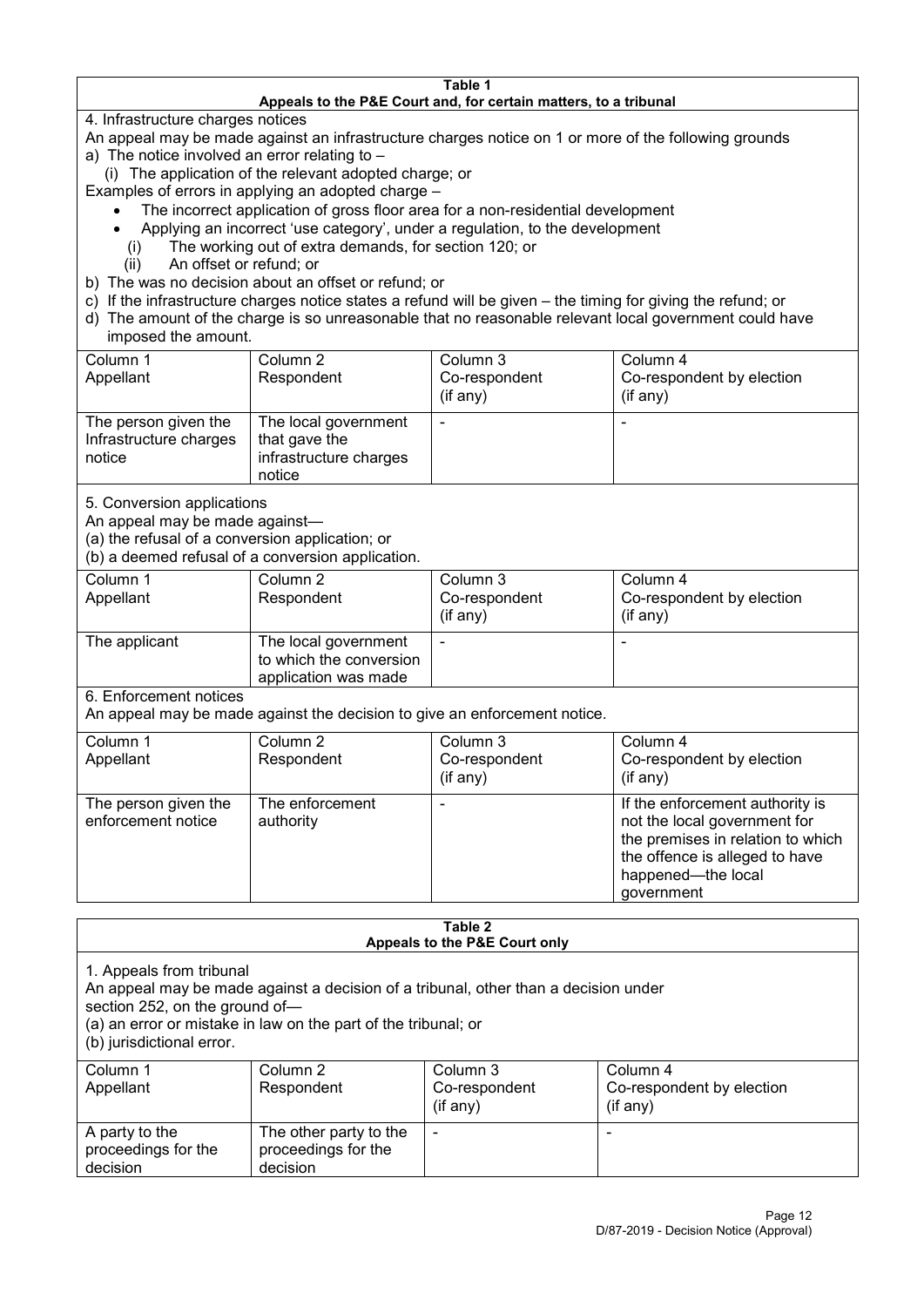#### **Table 2 Appeals to the P&E Court only**

2. Eligible submitter appeals

An appeal may be made against the decision to give a development approval, or an approval for a change application, to the extent that the decision relates to—

(a) any part of the development application for the development approval that required impact assessment; or (b) a variation request.

| Column 1<br>Appellant                                                                                                                                                                                                             | Column 2<br>Respondent                                                                                                     | Column 3<br>Co-respondent<br>(if any)                                                                                     | Column 4<br>Co-respondent by election<br>(if any)    |  |
|-----------------------------------------------------------------------------------------------------------------------------------------------------------------------------------------------------------------------------------|----------------------------------------------------------------------------------------------------------------------------|---------------------------------------------------------------------------------------------------------------------------|------------------------------------------------------|--|
| 1 For a development<br>application-an<br>eligible submitter for<br>the development<br>application<br>2 For a change<br>application-an<br>eligible submitter for<br>the change<br>application                                      | 1 For a development<br>application-the<br>assessment<br>manager<br>2 For a change<br>application-the<br>responsible entity | 1 The applicant<br>2 If the appeal is<br>about a concurrence<br>agency's referral<br>response---the<br>concurrence agency | Another eligible<br>submitter for the<br>application |  |
| $\mathsf{A}$ . Figure 1. The contract of the contract of the contract of the contract of the contract of the contract of the contract of the contract of the contract of the contract of the contract of the contract of the cont |                                                                                                                            |                                                                                                                           |                                                      |  |

3. Eligible submitter and eligible advice agency appeals

An appeal may be made against a provision of a development approval, or failure to

include a provision in the development approval, to the extent the matter relates to—

(a) any part of the development application or the change application, for the development approval, that required impact assessment; or

(b) a variation request.

| Column 1<br>Appellant                                                                                                                                                                                                                                                                         | Column <sub>2</sub><br>Respondent                                                                                          | Column 3<br>Co-respondent<br>(if any)                                                                                   | Column 4<br>Co-respondent by election<br>(if any) |
|-----------------------------------------------------------------------------------------------------------------------------------------------------------------------------------------------------------------------------------------------------------------------------------------------|----------------------------------------------------------------------------------------------------------------------------|-------------------------------------------------------------------------------------------------------------------------|---------------------------------------------------|
| 1 For a development<br>application-an<br>eligible submitter for<br>the development<br>application<br>2 For a change<br>application-an<br>eligible submitter for<br>the change<br>application<br>3 An eligible advice<br>agency for the<br>development<br>application or<br>change application | 1 For a development<br>application-the<br>assessment<br>manager<br>2 For a change<br>application-the<br>responsible entity | 1 The applicant<br>2 If the appeal is<br>about a concurrence<br>agency's referral<br>response-the<br>concurrence agency | Another eligible submitter for the<br>application |
| 4. Compensation claims<br>An appeal may be made against-<br>(a) a decision under section 32 about a compensation claim; or<br>(b) a decision under section 265 about a claim for compensation; or<br>(c) a deemed refusal of a claim under paragraph (a) or (b).                              |                                                                                                                            |                                                                                                                         |                                                   |
| Column 1<br>Appellant                                                                                                                                                                                                                                                                         | Column <sub>2</sub><br>Respondent                                                                                          | Column 3<br>Co-respondent<br>(if any)                                                                                   | Column 4<br>Co-respondent by election<br>(if any) |
| A person dissatisfied<br>with the decision                                                                                                                                                                                                                                                    | The local<br>government to which<br>the claim was made                                                                     |                                                                                                                         |                                                   |
| 5. Registered premises                                                                                                                                                                                                                                                                        |                                                                                                                            |                                                                                                                         |                                                   |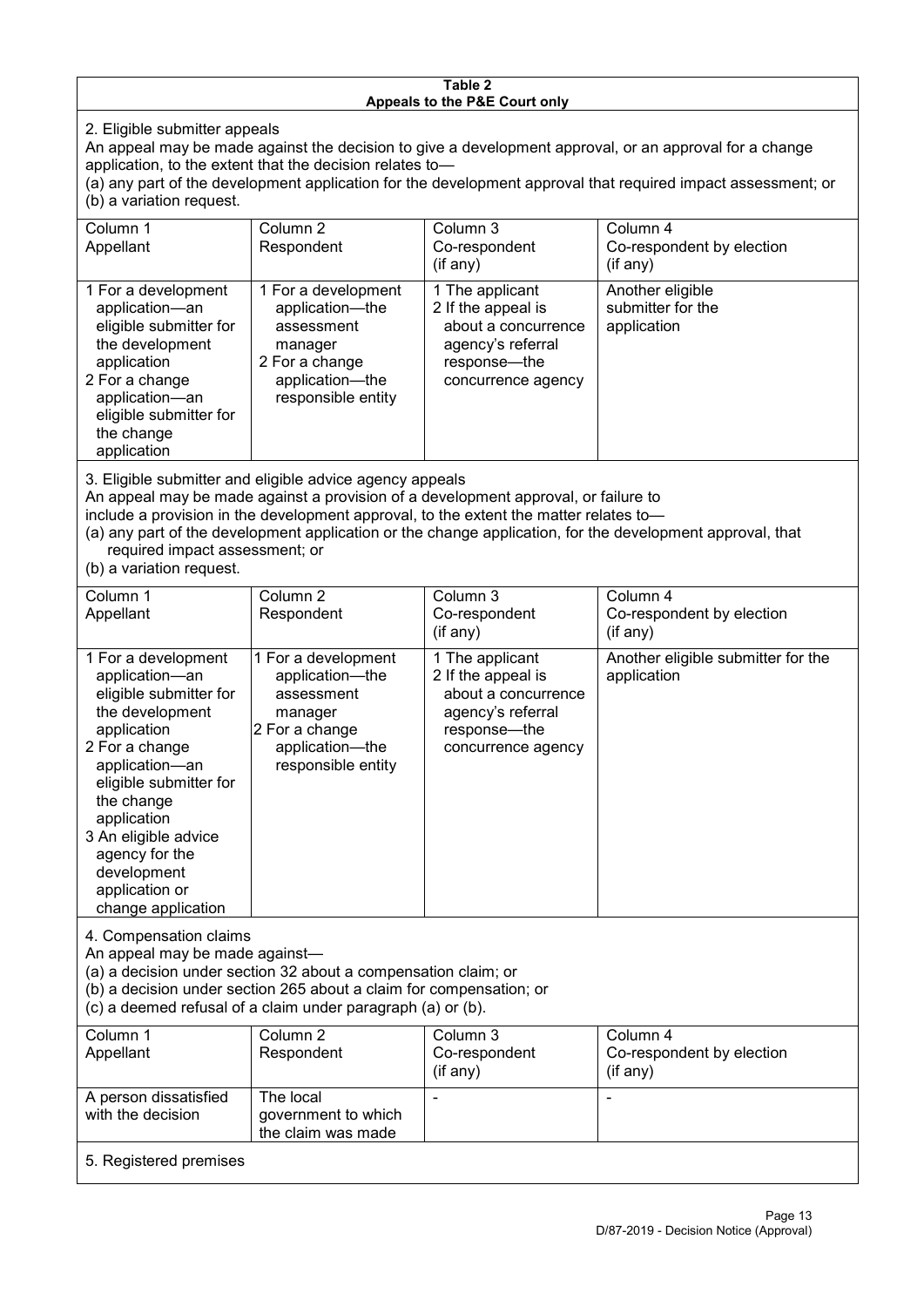| Table 2<br>Appeals to the P&E Court only                                                                                                                                                                                                                                                             |                                   |                                                                                                                                                                                                |                                                                                                                                                                             |  |
|------------------------------------------------------------------------------------------------------------------------------------------------------------------------------------------------------------------------------------------------------------------------------------------------------|-----------------------------------|------------------------------------------------------------------------------------------------------------------------------------------------------------------------------------------------|-----------------------------------------------------------------------------------------------------------------------------------------------------------------------------|--|
| An appeal may be made against a decision of the Minister under chapter 7, part 4.                                                                                                                                                                                                                    |                                   |                                                                                                                                                                                                |                                                                                                                                                                             |  |
| Column 1<br>Appellant                                                                                                                                                                                                                                                                                | Column <sub>2</sub><br>Respondent | Column 3<br>Co-respondent<br>(if any)                                                                                                                                                          | Column 4<br>Co-respondent by election<br>(if any)                                                                                                                           |  |
| 1 A person given a<br>decision notice about<br>the decision<br>2 If the decision is to<br>register premises or<br>renew the<br>registration of<br>premises-an owner<br>or occupier of<br>premises in the<br>affected area for the<br>registered premises<br>who is dissatisfied<br>with the decision | The Minister                      |                                                                                                                                                                                                | If an owner or occupier starts the<br>appeal - the owner of the<br>registered premises                                                                                      |  |
| 6. Local laws<br>under a local law about-<br>development; or<br>(b) the erection of a building or other structure.                                                                                                                                                                                   |                                   | An appeal may be made against a decision of a local government, or conditions applied,<br>(a) the use of premises, other than a use that is the natural and ordinary consequence of prohibited |                                                                                                                                                                             |  |
| Column 1<br>Appellant                                                                                                                                                                                                                                                                                | Column <sub>2</sub><br>Respondent | Column 3<br>Co-respondent<br>(if any)                                                                                                                                                          | Column 4<br>Co-respondent by election<br>(if any)                                                                                                                           |  |
| A person who-<br>(a) applied for the<br>decision; and<br>(b) is dissatisfied with<br>the decision or<br>conditions.                                                                                                                                                                                  | The local government              |                                                                                                                                                                                                | ٠                                                                                                                                                                           |  |
|                                                                                                                                                                                                                                                                                                      |                                   | Table 3<br>Appeals to the tribunal only                                                                                                                                                        |                                                                                                                                                                             |  |
| 1. Building advisory agency appeals<br>An appeal may be made against giving a development approval for building work to the extent the building<br>work required code assessment against the building assessment provisions.                                                                         |                                   |                                                                                                                                                                                                |                                                                                                                                                                             |  |
| Column 1<br>Appellant                                                                                                                                                                                                                                                                                | Column <sub>2</sub><br>Respondent | Column 3<br>Co-respondent<br>(if any)                                                                                                                                                          | Column 4<br>Co-respondent by election<br>(if any)                                                                                                                           |  |
| A building advisory<br>agency for the<br>development application<br>related to the approval                                                                                                                                                                                                          | The assessment<br>manager         | The applicant                                                                                                                                                                                  | 1 A concurrence agency for the<br>development application<br>related to the approval<br>2 A private certifier for the<br>development application<br>related to the approval |  |
| 3. Certain decisions under the Building Act and the Plumbing and Drainage Act<br>An appeal may be made against a decision under-<br>(a) the Building Act, other than a decision made by the Queensland Building and Construction Commission; or<br>(b) the Plumbing and Drainage Act, part 4 or 5.   |                                   |                                                                                                                                                                                                |                                                                                                                                                                             |  |
| Column 1<br>Appellant                                                                                                                                                                                                                                                                                | Column <sub>2</sub><br>Respondent | Column 3<br>Co-respondent<br>(if any)                                                                                                                                                          | Column 4<br>Co-respondent by election<br>(if any)                                                                                                                           |  |